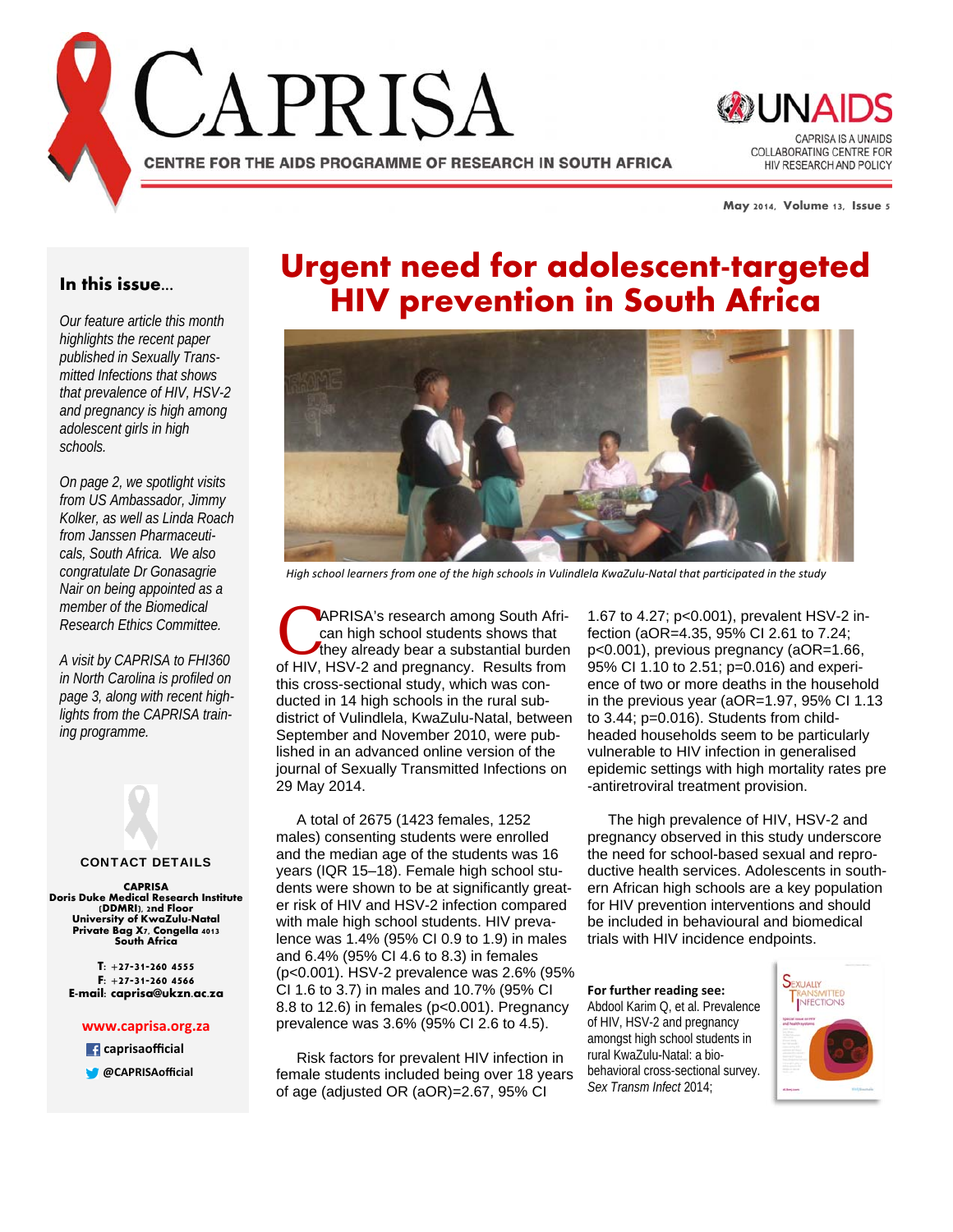# **US Ambassador Jimmy Kolker Visits CAPRISA's Clinical Research Sites**

S Ambassador, Jimmy Kolker: Assistant Secretary for Global Affairs, and his delegation recently visited CAPRISA to see how CAPRISA integrates ART and TB services for co-infected patients. During their visit, the delegation was taken through the CAPRISA eThekwini Clinical Research Site (CRS) to the Prince Cyril Zulu Communicable Disease Centre (PCZCDC), for a tour of the PCZCDC and its facilities, as well as a demonstration of equipment, such as the Sputum booth, Magic View and a GeneXpert demonstration. This was followed by a tour of the CAPRISA eThekwini CRS Treatment and Prevention clinics, which included discussion on how CAPRISA contributes to South Africa's HIV/AIDS/TB response. The delegation also had an opportunity to talk to



research participants in the CRS community room. From left: Londiwe Luthuli, CAPRISA research participant, Nancy Knight, Jose Mo*rales, Ambassador Jimmy Kolker, Mary Wakefield, AusƟn Demby, Steven Smith*

## **Linda Roach, GCO Country Manager of Janssen Pharmaceuticals in South Africa Visits CAPRISA**

Inda Roach,<br>
Global Clinical<br>
Operations<br>
GCO) Country Manager Global Clinical **Operations** of Janssen Pharmaceuticals in South Africa recently conducted a site assessment at CAPRISA for an upcoming international mosaic HIV vaccine trial. This trial will

review the safety and immunogenicity of a new vaccine developed by Crucell Biotechnology Company of the Netherlands, and will cover the predominant HIV viruses in South Africa (sub-type-C), as well as the United States and Europe (subtype B).



*CAPRISA staff who met with Linda Roach (centre) during her visit included (from leŌ): Tanuja Gengiah, Nigel GarreƩ, Salim Abdool Karim and Natasha Samsunder* 

### **Prof Salim Abdool Karim Attends Presidential Inauguration Ceremony**



**P** rofessor Salim<br>
(left) was hon-<br>
aured to be amongst the Abdool Karim oured to be amongst the invited dignitaries from around 47 countries attending President Jacob Zuma's inauguration ceremony on Saturday, 24th May 2014 at the Union Building in Preto-

### **Dr Gonasagrie Nair becomes member of BREC**

ongratulations to Dr Gonasagrie (Lulu) Nair on being appointed as a member



of the University of KwaZulu-Natal Biomedical Research Ethics Committee (BREC), for a three year, renewable period. BREC is the University's appointed committee that manages the ethics submissions, reviews, approvals and monitoring of studies involving humans.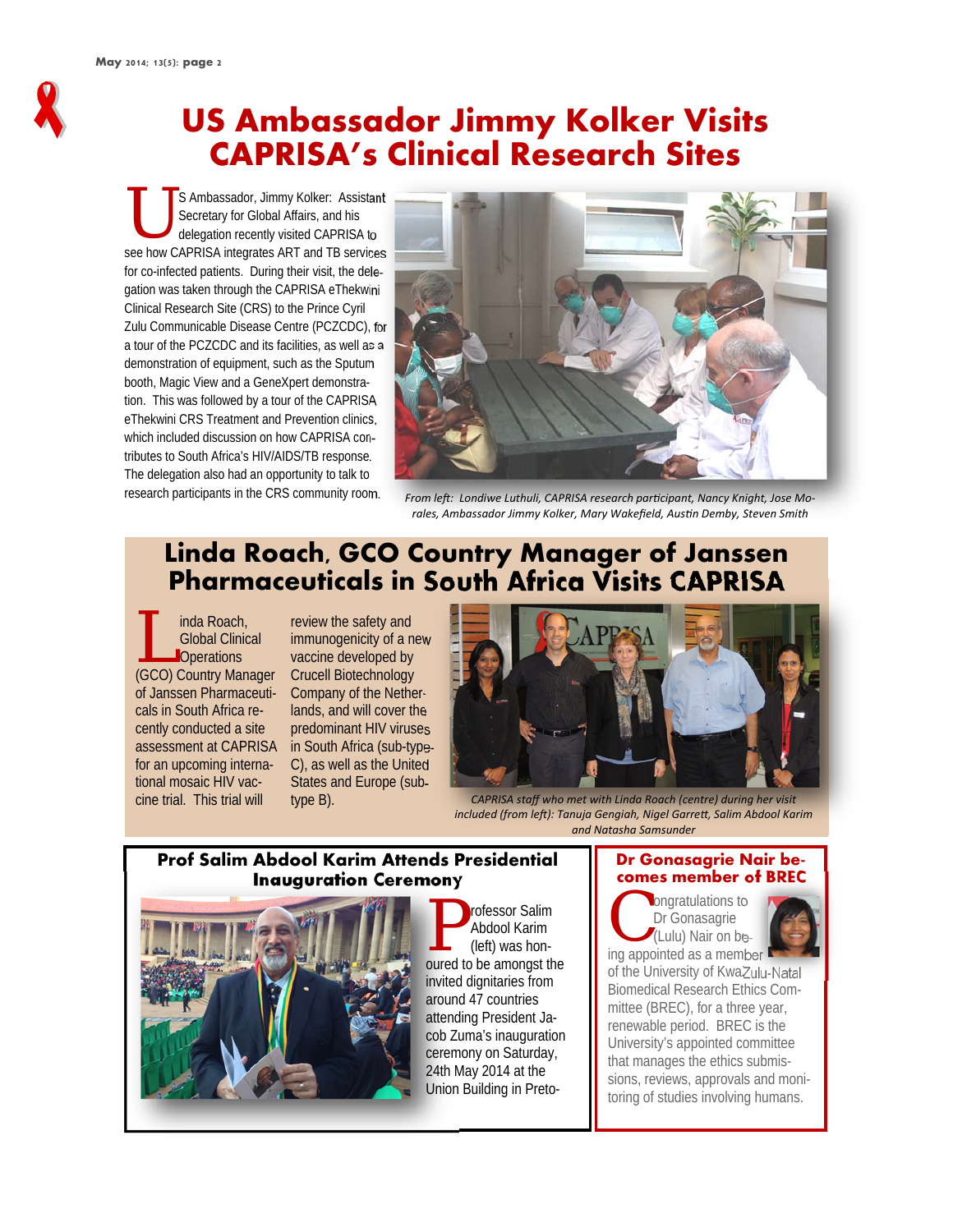# **CAPRISA Visits FHI360 Offices in North Carolina**

rs Leila Mansoor and Sarah Dlamini recently visited the FHI360 offices in North Carolina, where they met with Dr Kate Macqueen to discuss the initial processing and dissemination plans for the results from the CAPRISA 106 study. CAPRISA 106, the Tenofovir Gel Social and Health Systems Research Study, is a qualitative ancillary study nested in the CAPRISA 008 study, which aims to explore the interface between social context and user experience with open label tenofovir gel use as well as the CAPRISA 008 experience with implementing the Health Systems Strengthening/Quality Improvement approach for integrated Family Planning/TFV gel service provision.



## **Trainee Profiling: Ross Cromarty, CAPRISA Laboratory Fellow**

riginally from KwaZulu-Natal,<br>
in Medical Microbiology, from<br>
the University of KwaZulu Natal, Usis Ross holds an Honours degree the University of KwaZulu-Natal. He is a basic scientist with a keen interest in the adaptive side of immunology and immunological signalling involving cytokines and chemokines, and how these molecules drive one's immune system.

 Organic chemistry was appealing for Ross during his school career, which subsequently led to an interest in biochemistry, and landed him in the field of microbiology. He thoroughly enjoys investigating how and why things work the way they do, rather than just being handed the answer.

 Ross learned about CAPRISA following the release of CAP 004 clinical trial results. With an interest in HIV research, CAPRISA seemed like a great environment for Ross to grow into a developing scientist, and he has not been disappoint-

ed.

 As a Lab Fellow, Ross processes samples and engages in general lab work, such as running assays, microscopy and the likes. He is currently pursuing his Masters' degree, for which he is undertaking a project focusing on the effects of anti-inflammatories in an inflammation model.

 During his Fellowship, Ross has gained much hands-on experience and has been given the opportunity to work unsupervised on certain activities in the laboratory, showing the confidence the CAPRISA Staff have in their Fellows. Ross feels that he has gained an outstanding magnitude of knowledge during his time with CAPRISA, and he looks forward each day, nurturing his further development.

 Ross is currently concentrating on building himself as a scientist, improving on the skills he has already gained. He values the resources available at CA-



PRISA, and would like to spend more time in this environment over the next few years.

 To future potential CAPRISA fellows, Ross encourages students to embrace the opportunity and make the most out of it, improving yourself and building yourself into a competitive scientist. Ross feels that "there will not be a better opportunity to get your toes into the scientific doorway"!

C ongratulations to **Thulasizwe Buthelezi**  (Research Fellow) who recently graduated with a Masters' in Medical Science through UKZN and **Tshana Watkins** 

(Administrative & Research Support Officer—right) who graduated with and BA (Psychology) through UNISA.



### **CAPRISA Graduates | Penny Moore Receives Promotion to Readership**

**P** enny Moore<br>
(below), Senior<br>
Medical Scientis<br>
at the HIV Viral Labora-(below), Senior tory within the Centre for HIV & STI's of the National Institute for Communicable Diseases and a Research Associate of CAPRISA was recently promoted to a Readership (Professorship) through the University of the Witwatersrand Facul-neutralizing antibody

Medical Scientist deserving of this promoty of Health Sciences. Prof Moore is highly tion, since she is one of the leading young scientists worldwide working on HIV vaccines. Her ground-breaking publication in Nature Medicine (2012), showed for the first time, how virus evolution shapes broadly

responses. CAPRISA congratulates Prof Moore on this appointment.